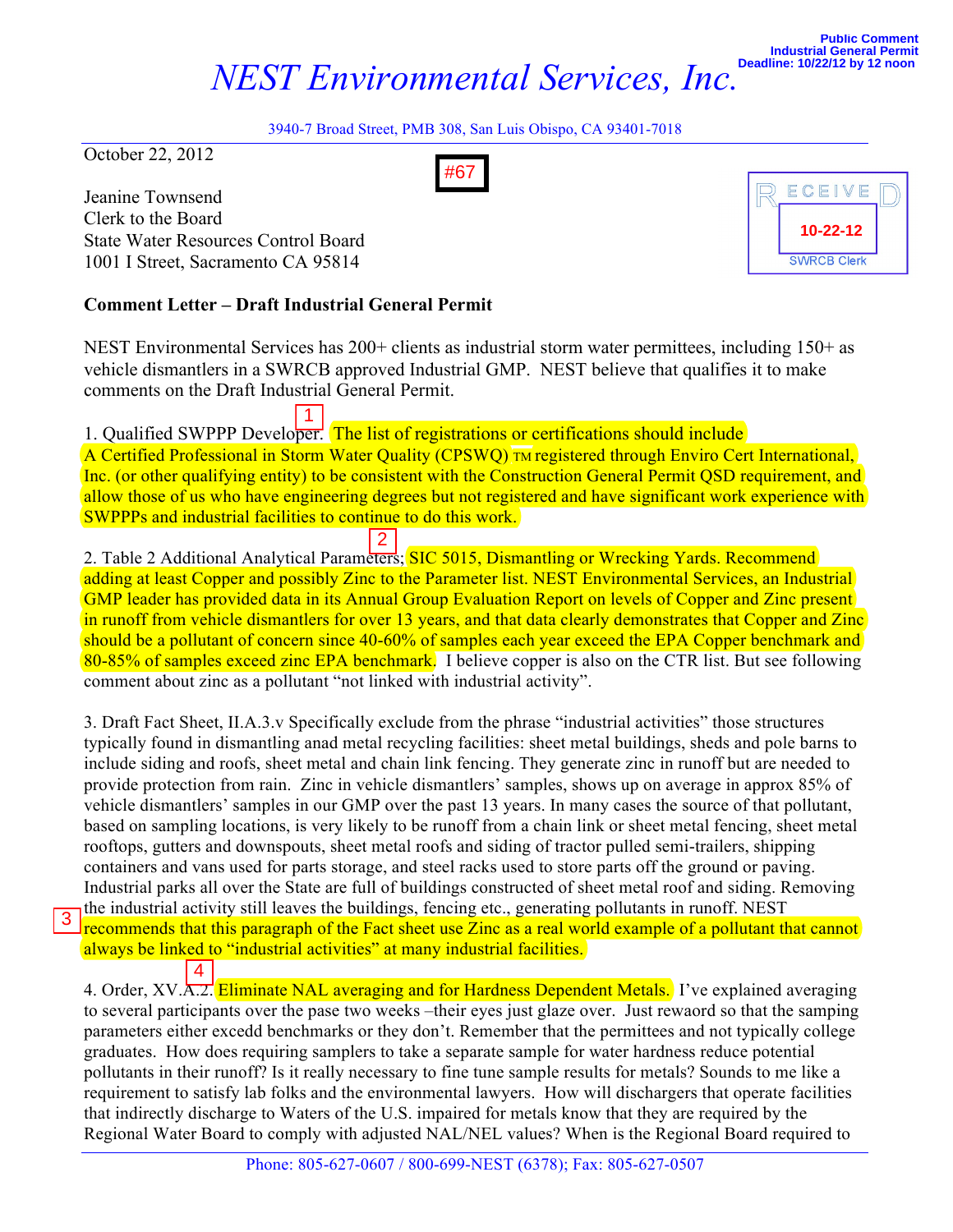make that timely announcement? Collecting hardness samples needs some more explanation. Many of the storm water discharges exit pipes are off limits to people, such as the wetlands in Hayward or fence controlled, concrete water channels in various cities. Most of the vehicle dismantler samplers discharge into dry storm drain inlets, dry ditches along roads or onto adjacent fields, pretty much indirectly to water of the U.S. To ask and expect at least vehicle dismantler operators to go down the road or street to find a source of clear running water such as a running stream to take a sample, or alternatively to pay a consultant to look online or call around to agencies does not sound realistic to me. The 3-10-employee small businesses don't have that depth of staff or training and will, in my estimation, sample water out of the faucet or rooftop/gutter runoff. If this requirement is absolutely needed for the big picture, I think that including a sentence in para. XV.A. 2 clarifying the targeted number/percent of expected hardness samplers would be useful for permittees who know they have to test for metals that are hardness dependent, and some example to illustrate the benefit.  $\frac{5}{15}$ <br>  $\frac{5}{15}$ <br>  $\frac{1}{15}$ <br>
increases the presence of limits to people, such as the wetlands<br>
ere channels in various cities. Most of the vehicle dism<br>
ere channels in various cities. Most of the vehicle dism<br>
are

5. No Discharge / No Exposure Certifications. These incentives along with annual recertifications are good.

6. ACSCE (Annual Comprehensive Site Compliance Evaluation) and ACFCE. The Fact Sheet and Order refer to the current form (ACSCE Form 5) and also to an ACFCE, which is think is just a replacement of the word "Site" with "Facility" in the title. The Fact Sheet and Order just need consistency with the term and an explanation early on in the Fact Sheet to introduce the change from ACSCE and ACFCE, if that is going to happen. If I have overlooked that in my reading, disregard this comment.

7. Table 3, Draft Fact Sheet, Storm Water Sample Collection and Analysis. See column 5, Frequency, of this table. It shows "Twice Annually (October-May)" and needs to be corrected to reflect the proposed change of one time per quarter.

Lots of operators in various areas in the State do  $\vert 8 \vert$  experience rainfall and qualifying rain events in the July-September and April-June quarters. Somewhere, the GP and Fact sheet needs to address what the operator is directed to do if there is no rainfall in the July-September quarter – take an additional sample in the October-December quarter if there are two qualifying rain events? - and if no qualifying rain event in the April-June quarter, report that on the Annual Report, and a statement saying that the facility's rainfall records indicate no qualifying rain event for the period?

8. Definition of Quarter timeframes. The Draft GP and Fact Sheet change the existing monitoring quarter definitions after a dozen years in use to a calendar quarter system. Some permittees were confused and some still are. What is proposed will again confuse some more of those permittees, esp. for whom English is a second language. The 1st quarter of the rainy season is July-September, and the  $2<sup>nd</sup>$ , 3<sup>rd</sup> and 4<sup>th</sup> quarters follow. There is no need to change to the pro $\overline{g}$  ed calendar quarter system and confuse everyone once again. If the SWWRCB insists on doing that the fact Sheet and Order need to state that the rainy season starts with  $3^{rd}$  and  $4^{th}$  calendar quarters of one year and is followed by the  $1^{st}$  and  $2^{nd}$  calendar quarters of the next year.

9. "Strict" Compliance. I think the word "strict" has legal implicat $\boxed{10}$  for permittees. I only hear lawyers using the word, and to their advantage when talking about compliance. Explain in the permit the difference between "compliance" and "strict" compliance or leave out the word "strict".

11. While I agree with the need for permittees to sample more to prove that their BMPs as implemented are effective at achieving the NALs/NELs, and then get an exception for sampling if benchmarks are consistently met over a specified time period, I believe that all the added permit requirements - to include the added costs of quarterly sampling, and cost of corrective level 2 & 3 sampling, minimum mandatory fines, the cost of buying a water gauge and recording readings to identify the first 1/4 of rainfall to trigger an sample during business hours, buying, using and recalibrating a pH and specific conductance handheld device, QSP training, and cost of hiring additional admin staff / consultant to upload sampling data within 30 days, track NAL triggers to corrective actions and write reports - is likely to drive many small business vehicle dismantlers out of business. Those scrap vehicles they would have conscientiously processed for